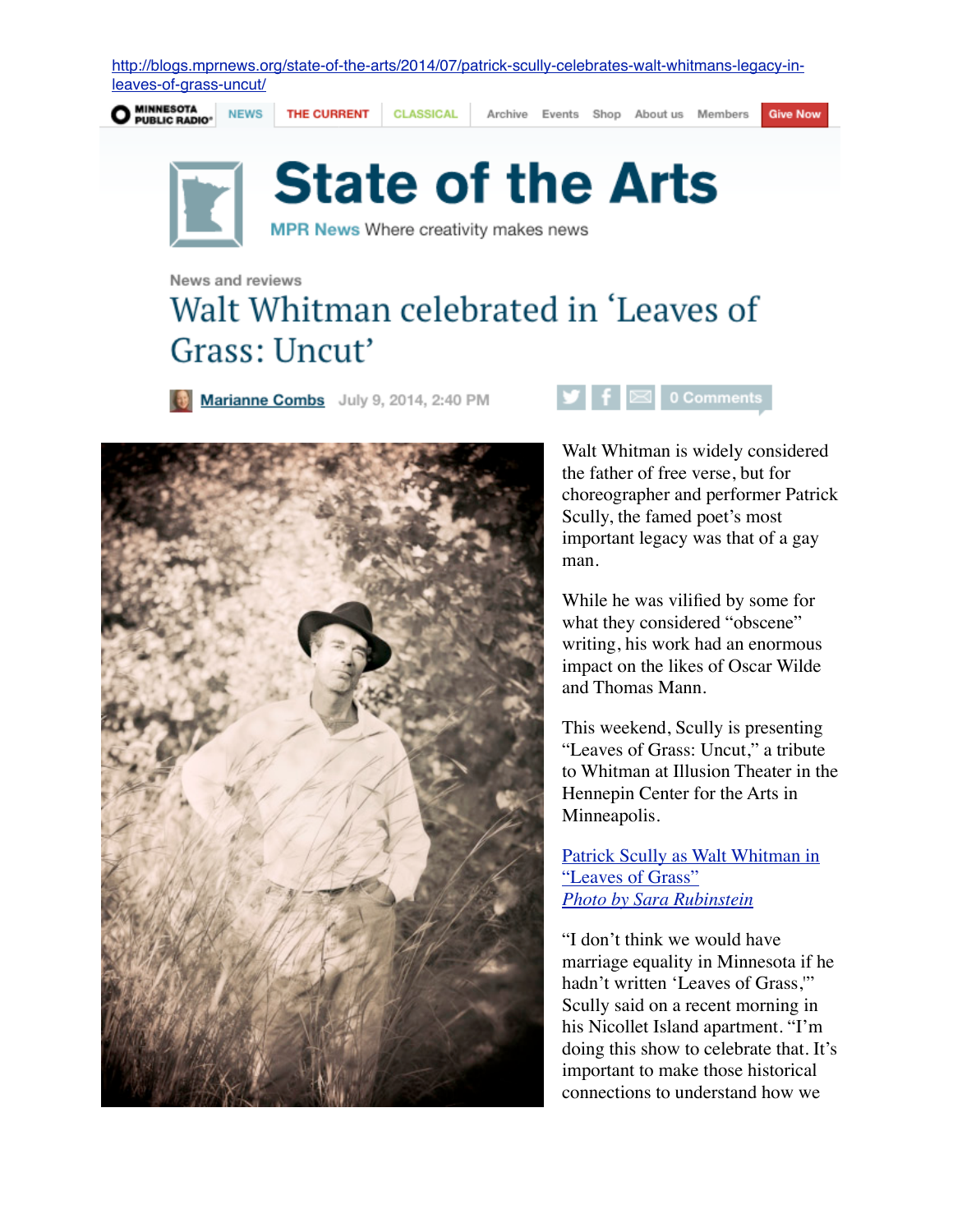[http://blogs.mprnews.org/state-of-the-arts/2014/07/patrick-scully-celebrates-walt-whitmans-legacy-in](http://blogs.mprnews.org/state-of-the-arts/2014/07/patrick-scully-celebrates-walt-whitmans-legacy-in-leaves-of-grass-uncut/)[leaves-of-grass-uncut/](http://blogs.mprnews.org/state-of-the-arts/2014/07/patrick-scully-celebrates-walt-whitmans-legacy-in-leaves-of-grass-uncut/)

got here."

The show also aims to raise awareness of those battles that are still underway. Scully points to countries that condemn homosexuals to death.

*Fierce Wrestler! do you keep your heaviest grip for the last? Will you sting me most even at parting? Will you struggle even at the threshold with spasms more delicious than all before? Does it make you ache so to leave me? Do you wish to show that even what you did before was nothing to what you can do Or have you and all the rest combined to see how much I can endure?* – Walt Whitman, passage from manuscript

"Leaves of Grass: Uncut" brings together excerpts of Whitman's writing with Scully's choreography. He sees the dances as a response to Whitman's poems, which celebrated male companionship.

"Whitman had this perhaps naïve vision that this concept of manly friendship was going to be the miracle that was going to transform American democracy from an overly materialistic, consumption-based society to something more utopian," Scully said.

On stage, 17 men will dance together, a sight Scully recognizes is unusual.

"There was a time when men in dance was like men in nursing – the stereotype that this is not a manly occupation. That's homophobia, plain and simple," he said. "But a shift has happened in our culture – men are not as freaked out about men dancing as they were when I was a teenager."

Try watching this video on www.youtube.com